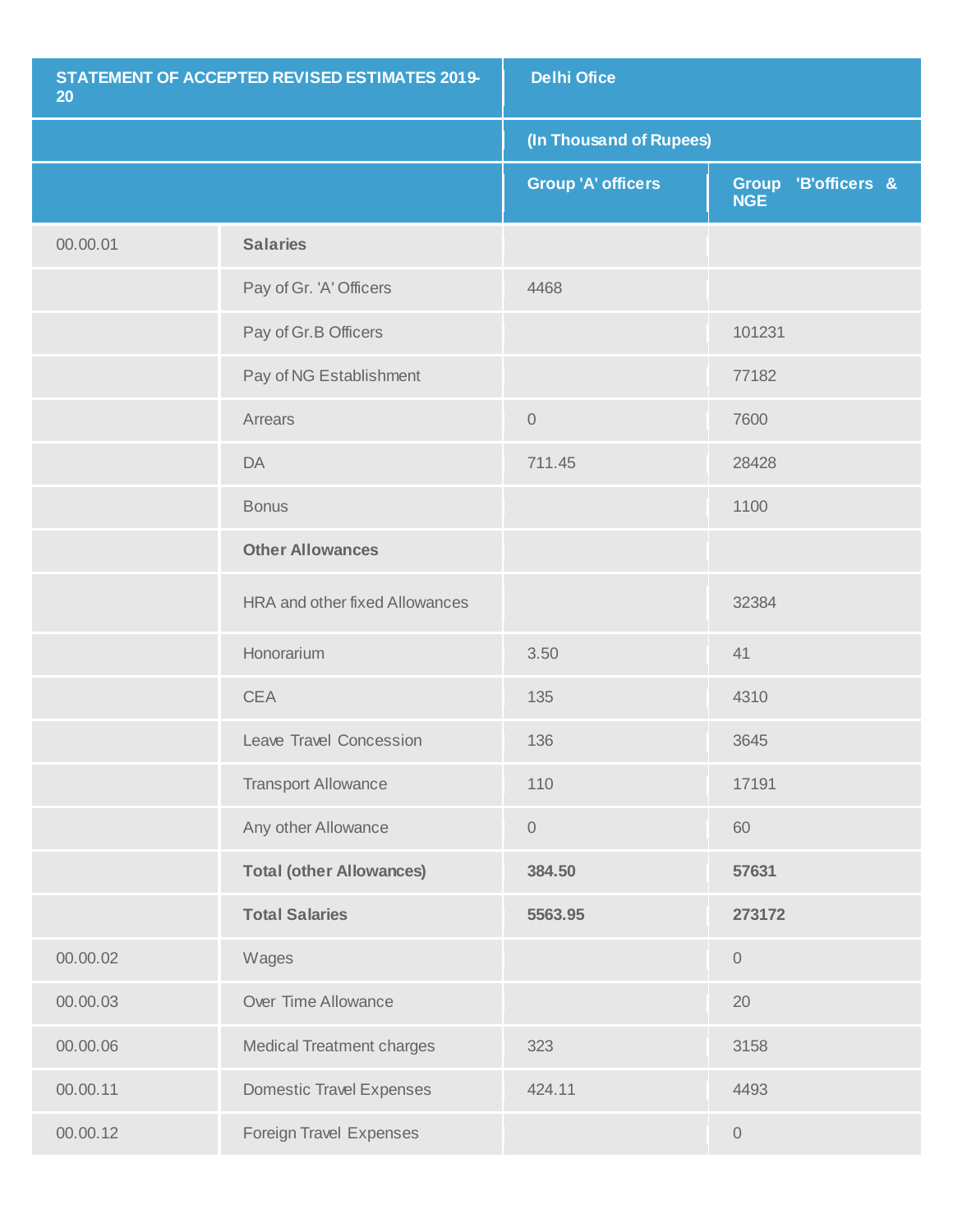| 00.00.13 | <b>Office Expenses</b>                 |         | $\mathbf 0$ |
|----------|----------------------------------------|---------|-------------|
|          | <b>Local Purchase of Stationery</b>    |         | 362         |
|          | Electricity and water charges          |         | $\mathbf 0$ |
|          | Service<br>postage & stamps<br>charges |         | 14          |
|          | Telephone & Trunkcall charges          |         | 175         |
|          | Other office Expenses                  |         | 2630        |
|          | Hiring of inspection Vehicle           |         | 608         |
|          | <b>Special Contingencies</b>           |         | 191.34      |
| 00.00.14 | Rent, Rates and taxes                  |         | $\mathbf 0$ |
| 00.00.16 | Publications                           |         | $\mathbf 0$ |
| 00.00.27 | Minor works                            |         | $\mathbf 0$ |
| 00.00.28 | Professional services                  |         | 2089        |
| 00.00.31 | Grants in aid                          |         |             |
| 00.00.50 | Other charges                          |         |             |
| 00.00.20 | <b>Other Administrative Expenses</b>   |         | $\mathbf 0$ |
| 00.99.13 | Information Technology                 |         | 941.54      |
|          | Total                                  | 6411.06 | 287853.88   |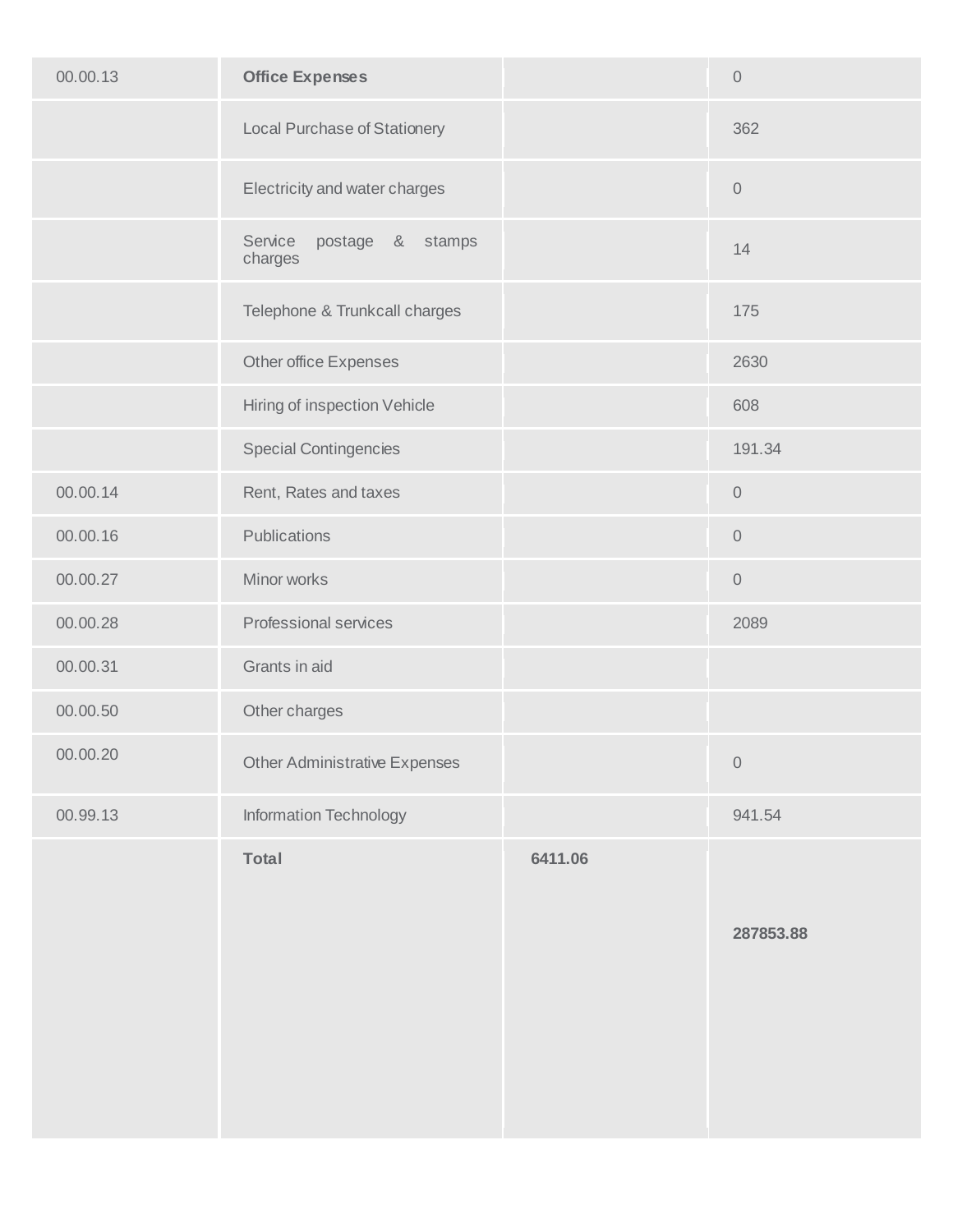| STATEMENT OF ACCEPTED REVISED ESTIMATES 2019-<br>20 |                                       | <b>Gwalior Branch</b>     |                                   |
|-----------------------------------------------------|---------------------------------------|---------------------------|-----------------------------------|
|                                                     |                                       | (In Thousand of Rupees)   |                                   |
|                                                     |                                       | <b>Group 'A' officers</b> | Group 'B'officers &<br><b>NGE</b> |
| 00.00.01                                            | <b>Salaries</b>                       |                           |                                   |
|                                                     | Pay of Gr. 'A' Officers               | 2251                      |                                   |
|                                                     | Pay of Gr.B Officers                  |                           | 79573                             |
|                                                     | Leave Encash(LTC)                     |                           | 500                               |
|                                                     | Pay of NG Establishment               |                           | 37649                             |
|                                                     | Arrears                               | $\mathbf 0$               | 2000                              |
|                                                     | DA                                    | 362.55                    | 18555.90                          |
|                                                     | <b>Bonus</b>                          |                           | 699                               |
|                                                     | <b>Other Allowances</b>               |                           |                                   |
|                                                     | <b>HRA and other fixed Allowances</b> | 213.2                     | 16821                             |
|                                                     | Honorarium                            | 0.40                      | 68                                |
|                                                     | <b>CEA</b>                            | $\mathbf 0$               | 2340                              |
|                                                     | Leave Travel Concession               | 90                        | 1400                              |
|                                                     | <b>Transport Allowance</b>            | 43.2                      | 5097.5                            |
|                                                     | DA on TA                              | 6.84                      | 811                               |
|                                                     | Any other Allowance                   | $\mathbf 0$               | 75                                |
|                                                     | <b>Total (other Allowances)</b>       | 353.64                    | 26612.50                          |
|                                                     | <b>Total Salaries</b>                 | 2967.19                   | 165589.40                         |
| 00.00.02                                            | Wages                                 |                           | $\mathbf 0$                       |
| 00.00.03                                            | Over Time Allowance                   |                           | $\mathbf 0$                       |
| 00.00.06                                            | <b>Medical Treatment charges</b>      | 50                        | 2041                              |